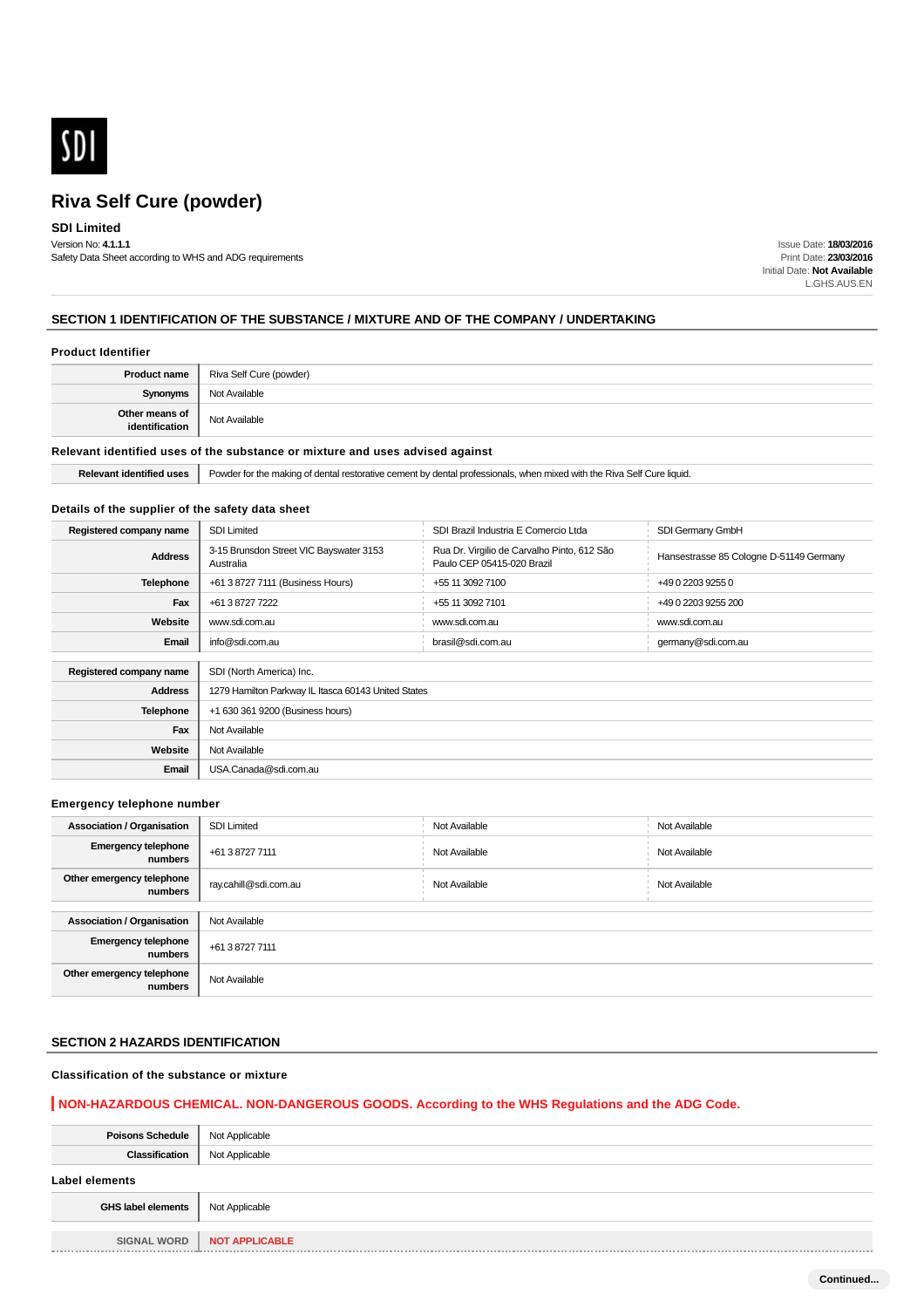## **Hazard statement(s)**

Not Applicable

**Precautionary statement(s) Prevention**

Not Applicable

**Precautionary statement(s) Response**

Not Applicable

**Precautionary statement(s) Storage**

Not Applicable

**Precautionary statement(s) Disposal**

Not Applicable

### **SECTION 3 COMPOSITION / INFORMATION ON INGREDIENTS**

#### **Substances**

See section below for composition of Mixtures

#### **Mixtures**

| <b>CAS No</b> | %[weight]          | Name                     |
|---------------|--------------------|--------------------------|
| Not Available | 90-95              | glass powder             |
| 9003-01-4     | $5 - 10$<br>$\sim$ | acrylic acid homopolymer |

## **SECTION 4 FIRST AID MEASURES**

#### **Description of first aid measures**

| <b>Eye Contact</b>  | If this product comes in contact with the eyes:<br>In mediately hold eyelids apart and flush the eye continuously with running water.<br>Ensure complete irrigation of the eye by keeping eyelids apart and away from eye and moving the eyelids by occasionally lifting the upper and lower lids.<br>Continue flushing until advised to stop by the Poisons Information Centre or a doctor, or for at least 15 minutes.<br>Transport to hospital or doctor without delay.<br>Removal of contact lenses after an eye injury should only be undertaken by skilled personnel. |
|---------------------|-----------------------------------------------------------------------------------------------------------------------------------------------------------------------------------------------------------------------------------------------------------------------------------------------------------------------------------------------------------------------------------------------------------------------------------------------------------------------------------------------------------------------------------------------------------------------------|
| <b>Skin Contact</b> | If skin or hair contact occurs:<br>Flush skin and hair with running water (and soap if available).<br>$\blacktriangleright$ Seek medical attention in event of irritation.                                                                                                                                                                                                                                                                                                                                                                                                  |
| Inhalation          | If fumes or combustion products are inhaled remove from contaminated area.<br>Seek medical attention.                                                                                                                                                                                                                                                                                                                                                                                                                                                                       |
| Ingestion           | Rinse mouth with water.<br>$\blacktriangleright$ Immediately give a glass of water.<br>First aid is not generally required. If in doubt, contact a Poisons Information Centre or a doctor.<br>Seek medical attention.                                                                                                                                                                                                                                                                                                                                                       |

**Indication of any immediate medical attention and special treatment needed**

Treat symptomatically.

## **SECTION 5 FIREFIGHTING MEASURES**

#### **Extinguishing media**

Foam is generally ineffective.

### **Special hazards arising from the substrate or mixture**

| <b>Fire Incompatibility</b>    | None known.                                                                                                                                                                                                                                                                                                                                                                                                                                                                                                                                              |
|--------------------------------|----------------------------------------------------------------------------------------------------------------------------------------------------------------------------------------------------------------------------------------------------------------------------------------------------------------------------------------------------------------------------------------------------------------------------------------------------------------------------------------------------------------------------------------------------------|
| <b>Advice for firefighters</b> |                                                                                                                                                                                                                                                                                                                                                                                                                                                                                                                                                          |
| <b>Fire Fighting</b>           | Alert Fire Brigade and tell them location and nature of hazard.<br>• Wear breathing apparatus plus protective gloves in the event of a fire.<br>• Prevent, by any means available, spillage from entering drains or water courses.<br>► Use fire fighting procedures suitable for surrounding area.<br>DO NOT approach containers suspected to be hot.<br>Cool fire exposed containers with water spray from a protected location.<br>If safe to do so, remove containers from path of fire.<br>Equipment should be thoroughly decontaminated after use. |
| <b>Fire/Explosion Hazard</b>   | $\triangleright$ Non combustible.<br>• Not considered a significant fire risk, however containers may burn.<br>May emit poisonous fumes. May emit corrosive fumes. Decomposes on heating and produces; carbon monoxide (CO) carbon dioxide (CO2)                                                                                                                                                                                                                                                                                                         |

## **SECTION 6 ACCIDENTAL RELEASE MEASURES**

### **Personal precautions, protective equipment and emergency procedures**

**Remove all ignition sources.** ▶ Clean up all spills immediately.

**Minor Spills**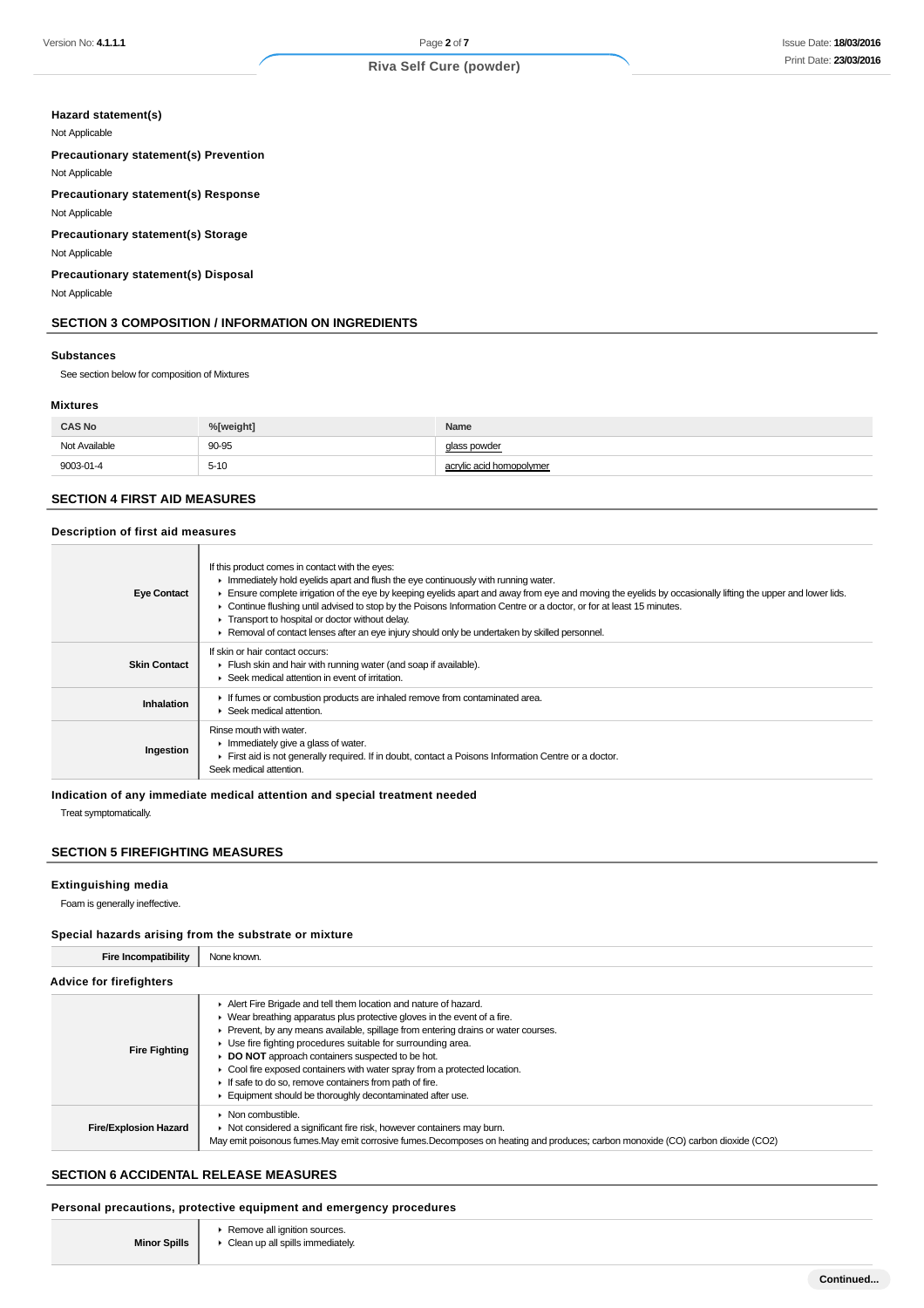|                     | Avoid contact with skin and eyes.<br>• Control personal contact with the substance, by using protective equipment.<br>• Use dry clean up procedures and avoid generating dust.<br>Place in a suitable, labelled container for waste disposal.                                                                                                                                                                                                                                                                                                                                                                                                                                                                                      |
|---------------------|------------------------------------------------------------------------------------------------------------------------------------------------------------------------------------------------------------------------------------------------------------------------------------------------------------------------------------------------------------------------------------------------------------------------------------------------------------------------------------------------------------------------------------------------------------------------------------------------------------------------------------------------------------------------------------------------------------------------------------|
| <b>Major Spills</b> | Moderate hazard.<br>CAUTION: Advise personnel in area.<br>Alert Emergency Services and tell them location and nature of hazard.<br>• Control personal contact by wearing protective clothing.<br>• Prevent, by any means available, spillage from entering drains or water courses.<br>▶ Recover product wherever possible.<br>F IF DRY: Use dry clean up procedures and avoid generating dust. Collect residues and place in sealed plastic bags or other containers for disposal. IF<br>WET: Vacuum/shovel up and place in labelled containers for disposal.<br>ALWAYS: Wash area down with large amounts of water and prevent runoff into drains.<br>If contamination of drains or waterways occurs, advise Emergency Services. |

Personal Protective Equipment advice is contained in Section 8 of the SDS.

## **SECTION 7 HANDLING AND STORAGE**

### **Precautions for safe handling**

| Safe handling      | Avoid all personal contact, including inhalation.<br>• Wear protective clothing when risk of exposure occurs.<br>$\blacktriangleright$ Use in a well-ventilated area.<br>▶ Prevent concentration in hollows and sumps.<br>DO NOT enter confined spaces until atmosphere has been checked.<br>DO NOT allow material to contact humans, exposed food or food utensils.<br>Avoid contact with incompatible materials.<br>• When handling, DO NOT eat, drink or smoke.<br>▶ Keep containers securely sealed when not in use.<br>Avoid physical damage to containers.<br>Always wash hands with soap and water after handling.<br>• Work clothes should be laundered separately. Launder contaminated clothing before re-use.<br>• Use good occupational work practice.<br>Observe manufacturer's storage and handling recommendations contained within this SDS.<br>Atmosphere should be regularly checked against established exposure standards to ensure safe working conditions are maintained. |
|--------------------|-------------------------------------------------------------------------------------------------------------------------------------------------------------------------------------------------------------------------------------------------------------------------------------------------------------------------------------------------------------------------------------------------------------------------------------------------------------------------------------------------------------------------------------------------------------------------------------------------------------------------------------------------------------------------------------------------------------------------------------------------------------------------------------------------------------------------------------------------------------------------------------------------------------------------------------------------------------------------------------------------|
| Other information  | Store between 5 and 30 deg C.<br>Store in a dry and well ventilated-area, away from heat and sunlight.<br>Do not store in direct sunlight.                                                                                                                                                                                                                                                                                                                                                                                                                                                                                                                                                                                                                                                                                                                                                                                                                                                      |
|                    | Conditions for safe storage, including any incompatibilities                                                                                                                                                                                                                                                                                                                                                                                                                                                                                                                                                                                                                                                                                                                                                                                                                                                                                                                                    |
| Suitable container | DO NOT repack. Use containers supplied by manufacturer only.<br>Check that containers are clearly labelled and free from leaks                                                                                                                                                                                                                                                                                                                                                                                                                                                                                                                                                                                                                                                                                                                                                                                                                                                                  |

# **SECTION 8 EXPOSURE CONTROLS / PERSONAL PROTECTION**

**Storage incompatibility | Avoid strong acids, acid chlorides, acid anhydrides and chloroformates.** 

## **Control parameters**

## **OCCUPATIONAL EXPOSURE LIMITS (OEL)**

#### **INGREDIENT DATA**

Not Available

## **EMERGENCY LIMITS**

| Ingredient               | <b>Material name</b>                              |               | TEEL-1               | TEEL-2   | TEEL-3               |
|--------------------------|---------------------------------------------------|---------------|----------------------|----------|----------------------|
| acrylic acid homopolymer | Acrylic acid polymers; (Acrylic polymer or resin) |               | $7.5 \text{ mg/m}$ 3 | 83 mg/m3 | $500 \text{ mg/m}$ 3 |
|                          |                                                   |               |                      |          |                      |
| Ingredient               | <b>Original IDLH</b>                              |               | <b>Revised IDLH</b>  |          |                      |
| glass powder             | Not Available                                     | Not Available |                      |          |                      |
| acrylic acid homopolymer | Not Available                                     | Not Available |                      |          |                      |

### **MATERIAL DATA**

## **Exposure controls**

| Appropriate engineering<br>controls | Engineering controls are used to remove a hazard or place a barrier between the worker and the hazard. Well-designed engineering controls can be highly<br>effective in protecting workers and will typically be independent of worker interactions to provide this high level of protection.<br>The basic types of engineering controls are:<br>Process controls which involve changing the way a job activity or process is done to reduce the risk.<br>Enclosure and/or isolation of emission source which keeps a selected hazard "physically" away from the worker and ventilation that strategically "adds" and<br>"removes" air in the work environment. Ventilation can remove or dilute an air contaminant if designed properly. The design of a ventilation system must match<br>the particular process and chemical or contaminant in use.<br>Employers may need to use multiple types of controls to prevent employee overexposure.<br>► Local exhaust ventilation is required where solids are handled as powders or crystals; even when particulates are relatively large, a certain proportion will be<br>powdered by mutual friction.<br>If in spite of local exhaust an adverse concentration of the substance in air could occur, respiratory protection should be considered.<br>Such protection might consist of:<br>(a): particle dust respirators, if necessary, combined with an absorption cartridge;<br>(b): filter respirators with absorption cartridge or canister of the right type;<br>(c): fresh-air hoods or masks. |
|-------------------------------------|-----------------------------------------------------------------------------------------------------------------------------------------------------------------------------------------------------------------------------------------------------------------------------------------------------------------------------------------------------------------------------------------------------------------------------------------------------------------------------------------------------------------------------------------------------------------------------------------------------------------------------------------------------------------------------------------------------------------------------------------------------------------------------------------------------------------------------------------------------------------------------------------------------------------------------------------------------------------------------------------------------------------------------------------------------------------------------------------------------------------------------------------------------------------------------------------------------------------------------------------------------------------------------------------------------------------------------------------------------------------------------------------------------------------------------------------------------------------------------------------------------------------------------------------------------|
|                                     |                                                                                                                                                                                                                                                                                                                                                                                                                                                                                                                                                                                                                                                                                                                                                                                                                                                                                                                                                                                                                                                                                                                                                                                                                                                                                                                                                                                                                                                                                                                                                     |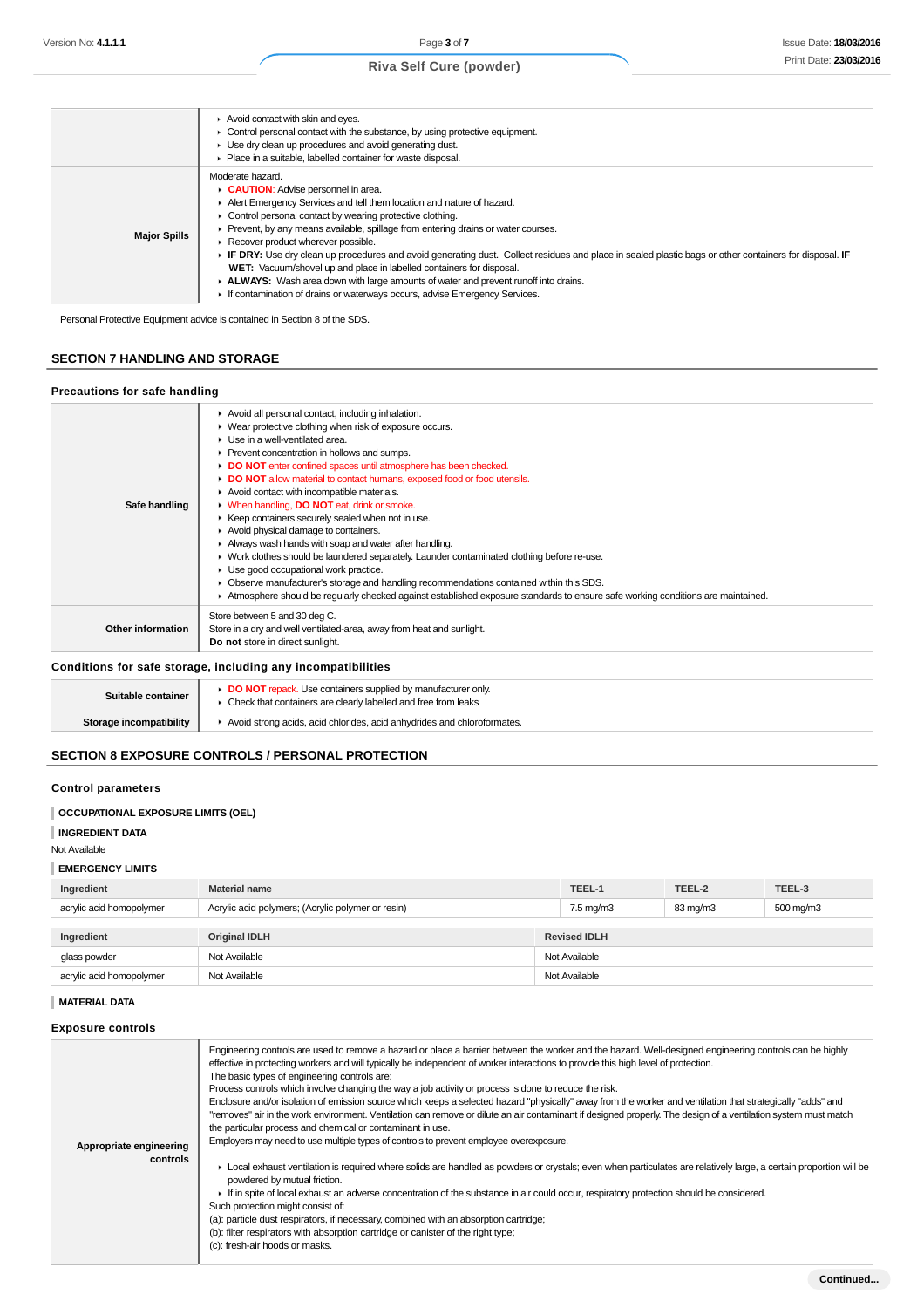Air contaminants generated in the workplace possess varying "escape" velocities which, in turn, determine the "capture velocities" of fresh circulating air required to effectively remove the contaminant. Type of Contaminant: Air Speed: Air Speed: Air Speed: Air Speed: Air Speed: Air Speed: Air Speed: Air Speed: Air Speed: Air Speed: Air Speed: Air Speed: Air Speed: Air Speed: Air Speed: Air Speed: Air Speed: Air Speed: Air direct spray, spray painting in shallow booths, drum filling, conveyer loading, crusher dusts, gas discharge (active generation into zone of rapid air motion) 1-2.5 m/s (200-500 f/min.) grinding, abrasive blasting, tumbling, high speed wheel generated dusts (released at high initial velocity into zone of very high rapid air motion). 2.5-10 m/s (500-2000 f/min.) Within each range the appropriate value depends on: Lower end of the range Upper end of the range Upper end of the range Upper end of the range 1: Room air currents minimal or favourable to capture 1: Disturbing room air currents 2: Contaminants of low toxicity or of nuisance value only. <br>
2: Contaminants of high toxicity 3: Intermittent, low production. 3: High production, heavy use 4: Large hood or large air mass in motion  $\vert$  4: Small hood-local control only Simple theory shows that air velocity falls rapidly with distance away from the opening of a simple extraction pipe. Velocity generally decreases with the square of distance from the extraction point (in simple cases). Therefore the air speed at the extraction point should be adjusted, accordingly, after reference to distance from the contaminating source. The air velocity at the extraction fan, for example, should be a minimum of 4-10 m/s (800-2000 f/min) for extraction of crusher dusts generated 2 metres distant from the extraction point. Other mechanical considerations, producing performance deficits within the extraction apparatus, make it essential that theoretical air velocities are multiplied by factors of 10 or more when extraction systems are installed or used. **Personal protection Eye and face protection** Safety glasses with side shields. Chemical goggles. Contact lenses may pose a special hazard; soft contact lenses may absorb and concentrate irritants. A written policy document, describing the wearing of lenses or restrictions on use, should be created for each workplace or task. This should include a review of lens absorption and adsorption for the class of chemicals in use and an account of injury experience. Medical and first-aid personnel should be trained in their removal and suitable equipment should be readily available. In the event of chemical exposure, begin eye irrigation immediately and remove contact lens as soon as practicable. Lens should be removed at the first signs of eye redness or irritation - lens should be removed in a clean environment only after workers have washed hands thoroughly. [CDC NIOSH Current Intelligence Bulletin 59], [AS/NZS 1336 or national equivalent] **Skin protection** See Hand protection below **Hands/feet protection** ▶ Wear chemical protective gloves, e.g. PVC. ▶ Wear safety footwear or safety gumboots, e.g. Rubber Rubber Gloves **Body protection** See Other protection below **Other protection** Overalls.  $\blacktriangleright$  PVC apron. **Barrier cream.** Skin cleansing cream. ▶ Eve wash unit. **Thermal hazards** Not Available

#### **Respiratory protection**

Particulate. (AS/NZS 1716 & 1715, EN 143:000 & 149:001, ANSI Z88 or national equivalent)

| <b>Required Minimum Protection Factor</b> | <b>Half-Face Respirator</b> | <b>Full-Face Respirator</b> | <b>Powered Air Respirator</b> |
|-------------------------------------------|-----------------------------|-----------------------------|-------------------------------|
| up to $10 \times ES$                      | P <sub>1</sub><br>Air-line* |                             | PAPR-P1                       |
| up to $50 \times ES$                      | Air-line**                  | <b>P2</b>                   | PAPR-P2                       |
| up to $100 \times ES$                     |                             | P <sub>3</sub>              | -                             |
|                                           |                             | Air-line*                   | -                             |
| $100 + x ES$                              |                             | Air-line**                  | PAPR-P3                       |

\* - Negative pressure demand \*\* - Continuous flow

A(All classes) = Organic vapours, B AUS or B1 = Acid gasses, B2 = Acid gas or hydrogen cyanide(HCN), B3 = Acid gas or hydrogen cyanide(HCN), E = Sulfur dioxide(SO2), G = Agricultural chemicals, K = Ammonia(NH3), Hg = Mercury, NO = Oxides of nitrogen, MB = Methyl bromide, AX = Low boiling point organic compounds(below 65 degC)

#### **SECTION 9 PHYSICAL AND CHEMICAL PROPERTIES**

#### **Information on basic physical and chemical properties**

| Appearance            | Fine white powder, insoluble in water. |                                                   |               |
|-----------------------|----------------------------------------|---------------------------------------------------|---------------|
|                       |                                        |                                                   |               |
| <b>Physical state</b> | <b>Divided Solid</b>                   | Relative density (Water = 1)                      | Not Available |
| Odour                 | Not Available                          | <b>Partition coefficient</b><br>n-octanol / water | Not Available |
| Odour threshold       | Not Available                          | Auto-ignition temperature<br>$(^{\circ}C)$        | Not Available |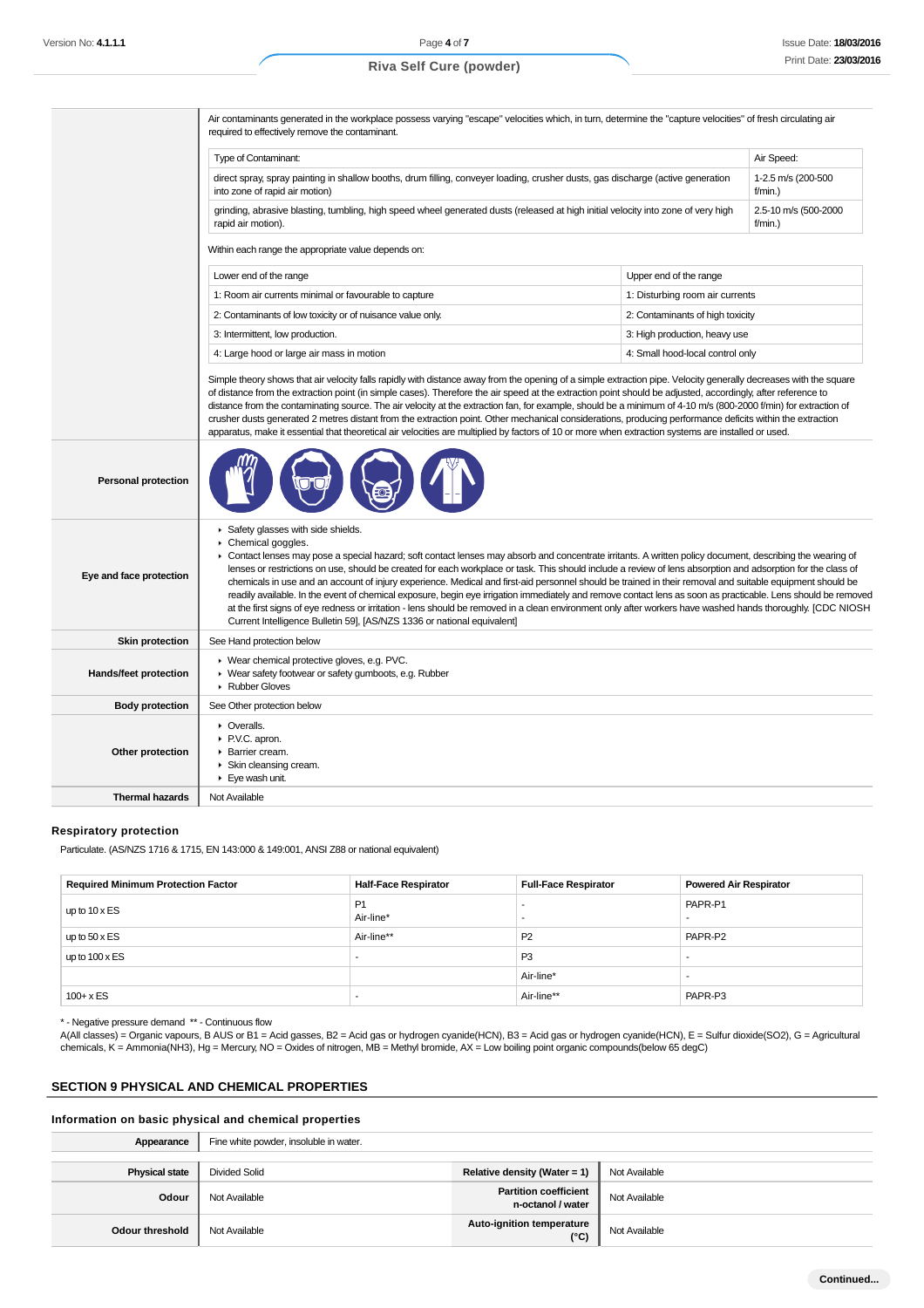| pH (as supplied)                                | Not Available | <b>Decomposition</b><br>temperature    | Not Available  |
|-------------------------------------------------|---------------|----------------------------------------|----------------|
| Melting point / freezing<br>point $(^{\circ}C)$ | Not Available | Viscosity (cSt)                        | Not Available  |
| Initial boiling point and<br>boiling range (°C) | Not Available | Molecular weight (g/mol)               | Not Applicable |
| Flash point (°C)                                | Not Available | <b>Taste</b>                           | Not Available  |
| <b>Evaporation rate</b>                         | Not Available | <b>Explosive properties</b>            | Not Available  |
| Flammability                                    | Not Available | <b>Oxidising properties</b>            | Not Available  |
| Upper Explosive Limit (%)                       | Not Available | Surface Tension (dyn/cm or<br>$mN/m$ ) | Not Applicable |
| Lower Explosive Limit (%)                       | Not Available | <b>Volatile Component (%vol)</b>       | Not Available  |
| Vapour pressure (kPa)                           | Not Available | Gas group                              | Not Available  |
| Solubility in water (g/L)                       | Immiscible    | pH as a solution (1%)                  | Not Available  |
| Vapour density $(Air = 1)$                      | Not Available | VOC g/L                                | Not Available  |

## **SECTION 10 STABILITY AND REACTIVITY**

| Reactivity                                 | See section 7                                                                                                                        |
|--------------------------------------------|--------------------------------------------------------------------------------------------------------------------------------------|
| <b>Chemical stability</b>                  | • Unstable in the presence of incompatible materials.<br>▶ Product is considered stable.<br>Hazardous polymerisation will not occur. |
| Possibility of hazardous<br>reactions      | See section 7                                                                                                                        |
| <b>Conditions to avoid</b>                 | See section 7                                                                                                                        |
| Incompatible materials                     | See section 7                                                                                                                        |
| <b>Hazardous decomposition</b><br>products | See section 5                                                                                                                        |

## **SECTION 11 TOXICOLOGICAL INFORMATION**

## **Information on toxicological effects**

| Inhaled                  | Limited evidence or practical experience suggests that the material may produce irritation of the respiratory system, in a significant number of individuals,<br>following inhalation. In contrast to most organs, the lung is able to respond to a chemical insult by first removing or neutralising the irritant and then repairing<br>the damage. The repair process, which initially evolved to protect mammalian lungs from foreign matter and antigens, may however, produce further lung<br>damage resulting in the impairment of gas exchange, the primary function of the lungs. Respiratory tract irritation often results in an inflammatory response<br>involving the recruitment and activation of many cell types, mainly derived from the vascular system.<br>Persons with impaired respiratory function, airway diseases and conditions such as emphysema or chronic bronchitis, may incur further disability if excessive<br>concentrations of particulate are inhaled.<br>If prior damage to the circulatory or nervous systems has occurred or if kidney damage has been sustained, proper screenings should be conducted on<br>individuals who may be exposed to further risk if handling and use of the material result<br>in excessive exposures. |                   |  |
|--------------------------|-------------------------------------------------------------------------------------------------------------------------------------------------------------------------------------------------------------------------------------------------------------------------------------------------------------------------------------------------------------------------------------------------------------------------------------------------------------------------------------------------------------------------------------------------------------------------------------------------------------------------------------------------------------------------------------------------------------------------------------------------------------------------------------------------------------------------------------------------------------------------------------------------------------------------------------------------------------------------------------------------------------------------------------------------------------------------------------------------------------------------------------------------------------------------------------------------------------------------------------------------------------------------|-------------------|--|
| Ingestion                | Accidental ingestion of the material may be damaging to the health of the individual.                                                                                                                                                                                                                                                                                                                                                                                                                                                                                                                                                                                                                                                                                                                                                                                                                                                                                                                                                                                                                                                                                                                                                                                   |                   |  |
| <b>Skin Contact</b>      | Limited evidence exists, or practical experience predicts, that the material either produces inflammation of the skin in a substantial number of individuals<br>following direct contact, and/or produces significant inflammation when applied to the healthy intact skin of animals, for up to four hours, such inflammation<br>being present twenty-four hours or more after the end of the exposure period. Skin irritation may also be present after prolonged or repeated exposure; this may<br>result in a form of contact dermatitis (nonallergic). The dermatitis is often characterised by skin redness (erythema) and swelling (oedema) which may<br>progress to blistering (vesiculation), scaling and thickening of the epidermis. At the microscopic level there may be intercellular oedema of the spongy layer of<br>the skin (spongiosis) and intracellular oedema of the epidermis.<br>Open cuts, abraded or irritated skin should not be exposed to this material<br>Entry into the blood-stream through, for example, cuts, abrasions, puncture wounds or lesions, may produce systemic injury with harmful effects. Examine the<br>skin prior to the use of the material and ensure that any external damage is suitably protected.                |                   |  |
| Eye                      | Limited evidence exists, or practical experience suggests, that the material may cause eye irritation in a substantial number of individuals and/or is expected to<br>produce significant ocular lesions which are present twenty-four hours or more after instillation into the eye(s) of experimental animals. Repeated or prolonged<br>eye contact may cause inflammation characterised by temporary redness (similar to windburn) of the conjunctiva (conjunctivitis); temporary impairment of vision<br>and/or other transient eye damage/ulceration may occur.                                                                                                                                                                                                                                                                                                                                                                                                                                                                                                                                                                                                                                                                                                    |                   |  |
| Chronic                  | Long-term exposure to the product is not thought to produce chronic effects adverse to health (as classified by EC Directives using animal models);<br>nevertheless exposure by all routes should be minimised as a matter of course.<br>Long term exposure to high dust concentrations may cause changes in lung function (i.e. pneumoconiosis) caused by particles less than 0.5 micron<br>penetrating and remaining in the lung. A prime symptom is breathlessness. Lung shadows show on X-ray.                                                                                                                                                                                                                                                                                                                                                                                                                                                                                                                                                                                                                                                                                                                                                                      |                   |  |
|                          |                                                                                                                                                                                                                                                                                                                                                                                                                                                                                                                                                                                                                                                                                                                                                                                                                                                                                                                                                                                                                                                                                                                                                                                                                                                                         |                   |  |
| Riva Self Cure (powder)  | <b>TOXICITY</b>                                                                                                                                                                                                                                                                                                                                                                                                                                                                                                                                                                                                                                                                                                                                                                                                                                                                                                                                                                                                                                                                                                                                                                                                                                                         | <b>IRRITATION</b> |  |
|                          | Not Available                                                                                                                                                                                                                                                                                                                                                                                                                                                                                                                                                                                                                                                                                                                                                                                                                                                                                                                                                                                                                                                                                                                                                                                                                                                           | Not Available     |  |
|                          | <b>TOXICITY</b>                                                                                                                                                                                                                                                                                                                                                                                                                                                                                                                                                                                                                                                                                                                                                                                                                                                                                                                                                                                                                                                                                                                                                                                                                                                         | <b>IRRITATION</b> |  |
| glass powder             | Not Available                                                                                                                                                                                                                                                                                                                                                                                                                                                                                                                                                                                                                                                                                                                                                                                                                                                                                                                                                                                                                                                                                                                                                                                                                                                           | Not Available     |  |
|                          | <b>TOXICITY</b>                                                                                                                                                                                                                                                                                                                                                                                                                                                                                                                                                                                                                                                                                                                                                                                                                                                                                                                                                                                                                                                                                                                                                                                                                                                         | <b>IRRITATION</b> |  |
| acrylic acid homopolymer | Oral (rat) LD50: 2500 mg/kgd <sup>[2]</sup>                                                                                                                                                                                                                                                                                                                                                                                                                                                                                                                                                                                                                                                                                                                                                                                                                                                                                                                                                                                                                                                                                                                                                                                                                             |                   |  |
|                          |                                                                                                                                                                                                                                                                                                                                                                                                                                                                                                                                                                                                                                                                                                                                                                                                                                                                                                                                                                                                                                                                                                                                                                                                                                                                         | Nil reported      |  |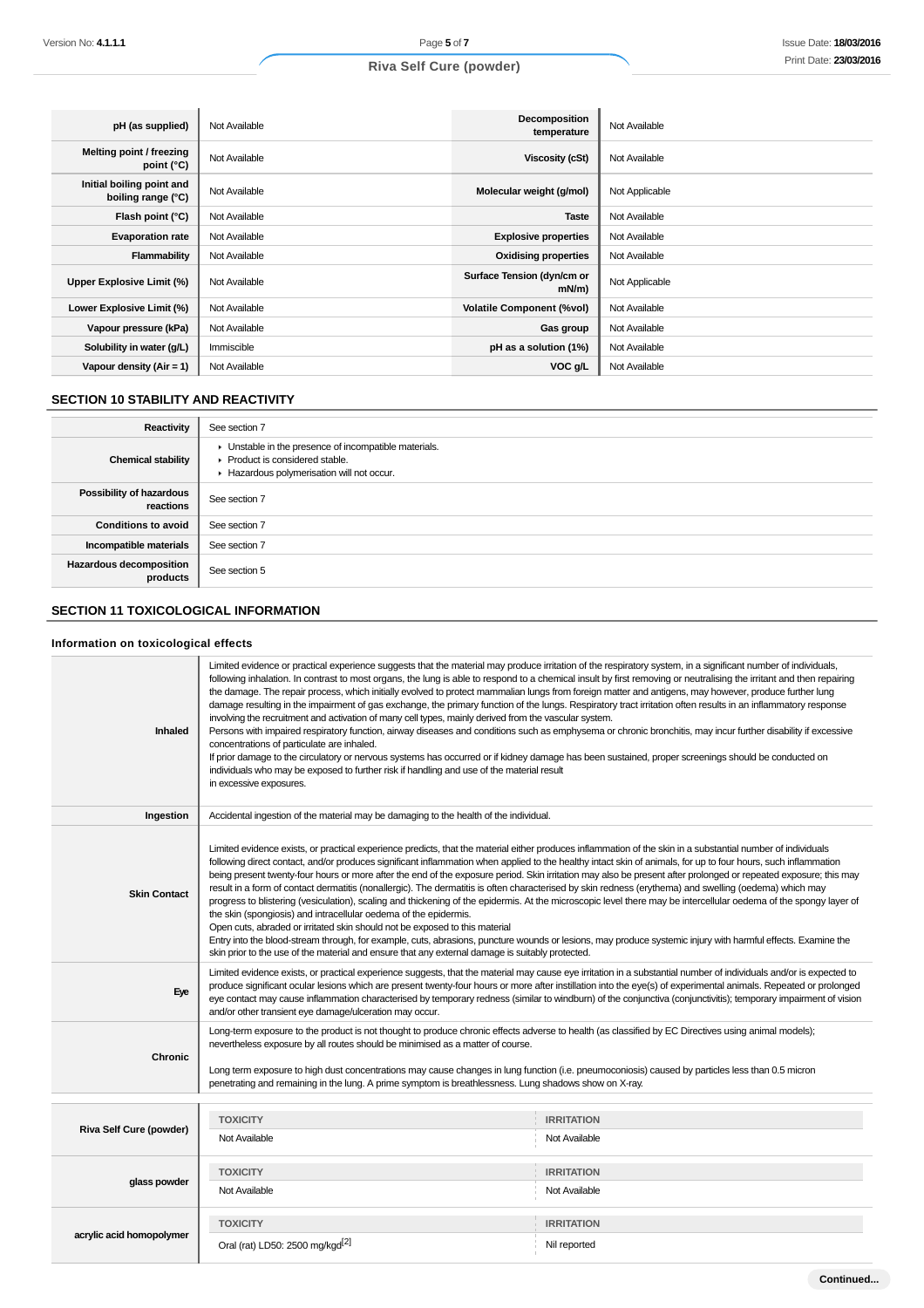Legend:  $\blacktriangleright$  - Data available but does not fill the criteria for classification<br>  $\blacktriangleright$  - Data required to make classification available  $\bigcirc$  – Data Not Available to make classification

| Legend:                                     | 1. Value obtained from Europe ECHA Registered Substances - Acute toxicity 2.* Value obtained from manufacturer's SDS. Unless otherwise specified data<br>extracted from RTECS - Register of Toxic Effect of chemical Substances                                                                                                                                                                                                                                                                                                                                                                                                                                                                                                                                                                                                                                                                                                                                                                                                                                                                                                                                                                                                                                                                                                                                                                                                                                                                                                    |                                 |                     |
|---------------------------------------------|------------------------------------------------------------------------------------------------------------------------------------------------------------------------------------------------------------------------------------------------------------------------------------------------------------------------------------------------------------------------------------------------------------------------------------------------------------------------------------------------------------------------------------------------------------------------------------------------------------------------------------------------------------------------------------------------------------------------------------------------------------------------------------------------------------------------------------------------------------------------------------------------------------------------------------------------------------------------------------------------------------------------------------------------------------------------------------------------------------------------------------------------------------------------------------------------------------------------------------------------------------------------------------------------------------------------------------------------------------------------------------------------------------------------------------------------------------------------------------------------------------------------------------|---------------------------------|---------------------|
|                                             |                                                                                                                                                                                                                                                                                                                                                                                                                                                                                                                                                                                                                                                                                                                                                                                                                                                                                                                                                                                                                                                                                                                                                                                                                                                                                                                                                                                                                                                                                                                                    |                                 |                     |
| <b>ACRYLIC ACID</b><br><b>HOMOPOLYMER</b>   | Asthma-like symptoms may continue for months or even years after exposure to the material ceases. This may be due to a non-allergenic condition known as<br>reactive airways dysfunction syndrome (RADS) which can occur following exposure to high levels of highly irritating compound. Key criteria for the diagnosis<br>of RADS include the absence of preceding respiratory disease, in a non-atopic individual, with abrupt onset of persistent asthma-like symptoms within minutes<br>to hours of a documented exposure to the irritant. A reversible airflow pattern, on spirometry, with the presence of moderate to severe bronchial hyperreactivity<br>on methacholine challenge testing and the lack of minimal lymphocytic inflammation, without eosinophilia, have also been included in the criteria for diagnosis<br>of RADS. RADS (or asthma) following an irritating inhalation is an infrequent disorder with rates related to the concentration of and duration of exposure to the<br>irritating substance. Industrial bronchitis, on the other hand, is a disorder that occurs as result of exposure due to high concentrations of irritating substance<br>(often particulate in nature) and is completely reversible after exposure ceases. The disorder is characterised by dyspnea, cough and mucus production.<br>The substance is classified by IARC as Group 3:<br>NOT classifiable as to its carcinogenicity to humans.<br>Evidence of carcinogenicity may be inadequate or limited in animal testing. |                                 |                     |
| <b>Acute Toxicity</b>                       | $\circ$                                                                                                                                                                                                                                                                                                                                                                                                                                                                                                                                                                                                                                                                                                                                                                                                                                                                                                                                                                                                                                                                                                                                                                                                                                                                                                                                                                                                                                                                                                                            | Carcinogenicity                 | $\circledcirc$      |
| <b>Skin Irritation/Corrosion</b>            | $\circledcirc$                                                                                                                                                                                                                                                                                                                                                                                                                                                                                                                                                                                                                                                                                                                                                                                                                                                                                                                                                                                                                                                                                                                                                                                                                                                                                                                                                                                                                                                                                                                     | Reproductivity                  | $\circledcirc$      |
| <b>Serious Eye</b><br>Damage/Irritation     | $\circledcirc$                                                                                                                                                                                                                                                                                                                                                                                                                                                                                                                                                                                                                                                                                                                                                                                                                                                                                                                                                                                                                                                                                                                                                                                                                                                                                                                                                                                                                                                                                                                     | <b>STOT - Single Exposure</b>   | ◎                   |
| <b>Respiratory or Skin</b><br>sensitisation | O                                                                                                                                                                                                                                                                                                                                                                                                                                                                                                                                                                                                                                                                                                                                                                                                                                                                                                                                                                                                                                                                                                                                                                                                                                                                                                                                                                                                                                                                                                                                  | <b>STOT - Repeated Exposure</b> | ◎                   |
| <b>Mutagenicity</b>                         | N                                                                                                                                                                                                                                                                                                                                                                                                                                                                                                                                                                                                                                                                                                                                                                                                                                                                                                                                                                                                                                                                                                                                                                                                                                                                                                                                                                                                                                                                                                                                  | <b>Aspiration Hazard</b>        | $\circlearrowright$ |

## **SECTION 12 ECOLOGICAL INFORMATION**

#### **Toxicity**

| Ingredient               | Endpoint                                                                                                                                                                                                                                                                                                                                                                                 | <b>Test Duration (hr)</b> | <b>Species</b>                | Value        | Source |
|--------------------------|------------------------------------------------------------------------------------------------------------------------------------------------------------------------------------------------------------------------------------------------------------------------------------------------------------------------------------------------------------------------------------------|---------------------------|-------------------------------|--------------|--------|
| acrylic acid homopolymer | EC50                                                                                                                                                                                                                                                                                                                                                                                     | 384                       | Crustacea                     | 389.869mg/L  | 3      |
| acrylic acid homopolymer | EC50                                                                                                                                                                                                                                                                                                                                                                                     | 96                        | Algae or other aquatic plants | 8596.446mg/L | -3     |
| acrylic acid homopolymer | <b>LC50</b>                                                                                                                                                                                                                                                                                                                                                                              | 96                        | Fish                          | 1684.686mg/L | - 0    |
| Legend:                  | Extracted from 1. IUCLID Toxicity Data 2. Europe ECHA Registered Substances - Ecotoxicological Information - Aquatic Toxicity 3. EPIWIN Suite V3.12 -<br>Aquatic Toxicity Data (Estimated) 4. US EPA, Ecotox database - Aquatic Toxicity Data 5. ECETOC Aquatic Hazard Assessment Data 6. NITE (Japan) -<br>Bioconcentration Data 7. METI (Japan) - Bioconcentration Data 8. Vendor Data |                           |                               |              |        |

### **DO NOT** discharge into sewer or waterways.

### **Persistence and degradability**

| Ingredient               | Persistence: Water/Soil | Persistence: Air   |
|--------------------------|-------------------------|--------------------|
| acrylic acid homopolymer | LOW<br>____             | <b>LOW</b><br>____ |

## **Bioaccumulative potential**

| Ingredient               | <b>Bioaccumulation</b>   |
|--------------------------|--------------------------|
| acrylic acid homopolymer | LOW (LogKOW = $0.4415$ ) |
|                          |                          |

## **Mobility in soil**

| Ingredient               | <b>Mobility</b>              |
|--------------------------|------------------------------|
| acrylic acid homopolymer | $= 1.201$<br>$HIGH (KOC = 1$ |

## **SECTION 13 DISPOSAL CONSIDERATIONS**

### **Waste treatment methods**

| <b>Product / Packaging</b><br>disposal | ► DO NOT allow wash water from cleaning or process equipment to enter drains.<br>It may be necessary to collect all wash water for treatment before disposal.<br>In all cases disposal to sewer may be subject to local laws and requlations and these should be considered first.<br>• Where in doubt contact the responsible authority.<br>Consult State Land Waste Management Authority for disposal.<br>Bury residue in an authorised landfill. |
|----------------------------------------|-----------------------------------------------------------------------------------------------------------------------------------------------------------------------------------------------------------------------------------------------------------------------------------------------------------------------------------------------------------------------------------------------------------------------------------------------------|
|----------------------------------------|-----------------------------------------------------------------------------------------------------------------------------------------------------------------------------------------------------------------------------------------------------------------------------------------------------------------------------------------------------------------------------------------------------------------------------------------------------|

## **SECTION 14 TRANSPORT INFORMATION**

### **Labels Required**

**Marine Pollutant** NO **HAZCHEM** Not Applicable

## **Land transport (ADG): NOT REGULATED FOR TRANSPORT OF DANGEROUS GOODS**